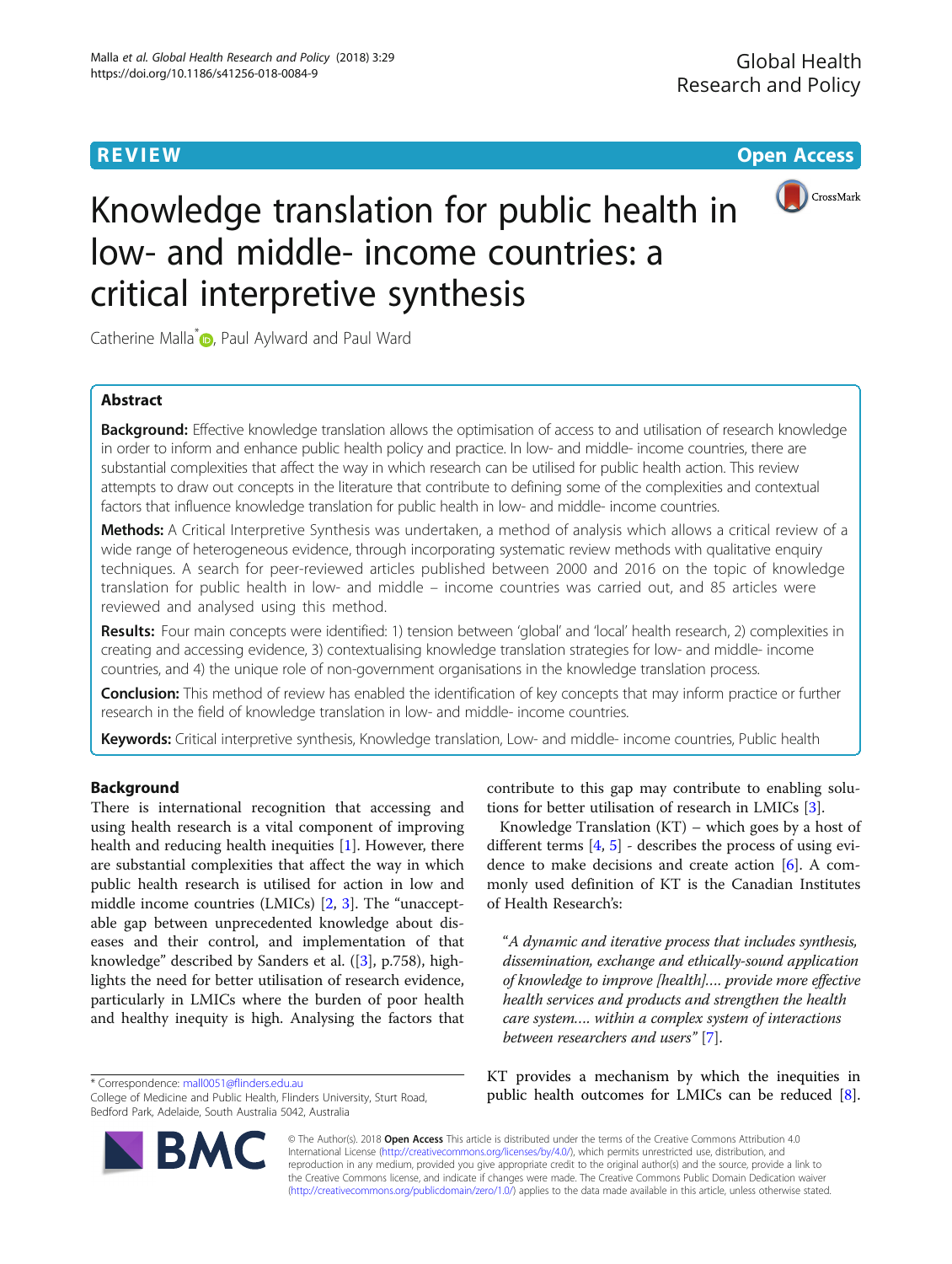Research on KT processes can provide an opportunity to examine how KT can better contribute to reducing these global health inequities [[9\]](#page-8-0).

In the context of public health in LMICs, there are substantial complexities that affect the process of KT. Some of these relate to the realities of living in resourcepoor settings, such as low levels of infrastructure and a lack of financial, technical and skilled human resources [[10,](#page-8-0) [11](#page-8-0)]. There are also complexities that are borne out of existing structural inequities, such as the historical influence of high-income countries in the field of global health and development, and questions of who and what shape the research agenda, and how this research is used [[3,](#page-8-0) [12](#page-8-0)–[15](#page-8-0)].

The following is a review of the literature on KT for public health practice and policy in LMICs, focusing on the contextual factors that influence the access to and utilisation of research evidence. This review takes the form of a critical interpretive synthesis (CIS) as described by Dixon-Woods et al.  $[16]$  $[16]$  $[16]$  and attempts to draw out themes in the literature that contribute to defining the current state of public health KT in LMICs. It is not intended to be a comprehensive review of what works in KT in LMICs or to describe KT processes in LMICs in detail, nor relate KT in LMICs to existing theories and models of KT, some of which has been carried out elsewhere [[17](#page-8-0)–[19](#page-9-0)]. Rather, this review attempts to examine the research on KT processes in LMICs and draw out and analyse some of the complexities and contextual factors that influence KT in this setting.

# Methods

### Literature review type

The CIS method of analysis is a review type that incorporates systematic review methods with qualitative enquiry techniques to enable the synthesis of a range of types of evidence. From this analysis, 'synthetic constructs' are generated, in order to draw together themes to form new concepts or theories [[16,](#page-8-0) [20,](#page-9-0) [21](#page-9-0)]. The CIS method was chosen for this review because it allows for the synthesis of a large and diverse body of literature, followed by the development of concepts through an interpretive analysis  $[16]$  $[16]$ . The literature on KT in LMICs is indeed large and diverse, and prior to the analysis, it was not known what the key concepts would be, rather they were allowed to developed during the synthesis, as per the CIS method [\[16\]](#page-8-0). The CIS process begins with developing a 'compass question' to initially guide the literature search and analysis, and then an iterative process is followed that enables the question to be modified in response to search results  $[16]$  $[16]$ . The compass question that this review began with was "How is evidence accessed and used by policy-makers and public health practitioners for improving public health in low- and middle- income countries?"

# Search strategy

The search strategy was kept intentionally wide-ranging, adopting two broad search terms: "research utilisation" (and related terms) and "LMICs" (and related terms). Consideration was given to narrowing the search through including the search term "public health", however it was felt that this could potentially omit sources that were public health-related but did not specifically use this term. Despite yielding a high number of source articles, this broad search was adopted to maximise the likelihood of capturing all relevant publications. Additional articles were purposively sampled in order to fill conceptual gaps during the course of analysis (in line with the CIS method) such as general papers on research utilisation/knowledge transfer that would form part of the introduction, discussion and the theoretical basis of the literature review. The entire search strategy can be found in Additional File [1](#page-8-0). Databases searched were Medline, PubMed, CINAHL, Scopus, Web of Science, Google Scholar, Cochrane Library and PsycINFO. The database searches were limited by English language, humans, and between the years 2000–2016. Table 1 shows the number of articles that were retrieved from each electronic database.

# Search results

A "PRISMA" [[22](#page-9-0)] flow diagram (Fig. [1\)](#page-2-0) summarises the process of article selection. A total of 13,743 articles were retrieved from the electronic database search, and after removal of duplicates the list numbered 10,610. After reading titles and removal of irrelevant articles, 1219 remained. Upon further reading of titles and abstracts of articles that were border-line relevant, a further 770 were removed, leaving 449. At this stage, exclusion criteria were applied using title and abstract, and where required, the full article. Developing exclusion criteria at this stage was necessary as the articles

| Table 1 Electronic database search results |  |
|--------------------------------------------|--|
|--------------------------------------------|--|

| Database       | Articles retrieved |  |
|----------------|--------------------|--|
| Medline        | 3806               |  |
| PubMED         | 930                |  |
| PsycINFO       | 3145               |  |
| <b>CINAHL</b>  | 3211               |  |
| Cochrane       | 304                |  |
| Web of Science | 1163               |  |
| Scopus         | 944                |  |
| Google Scholar | 240                |  |
| <b>TOTAL</b>   | 13,743             |  |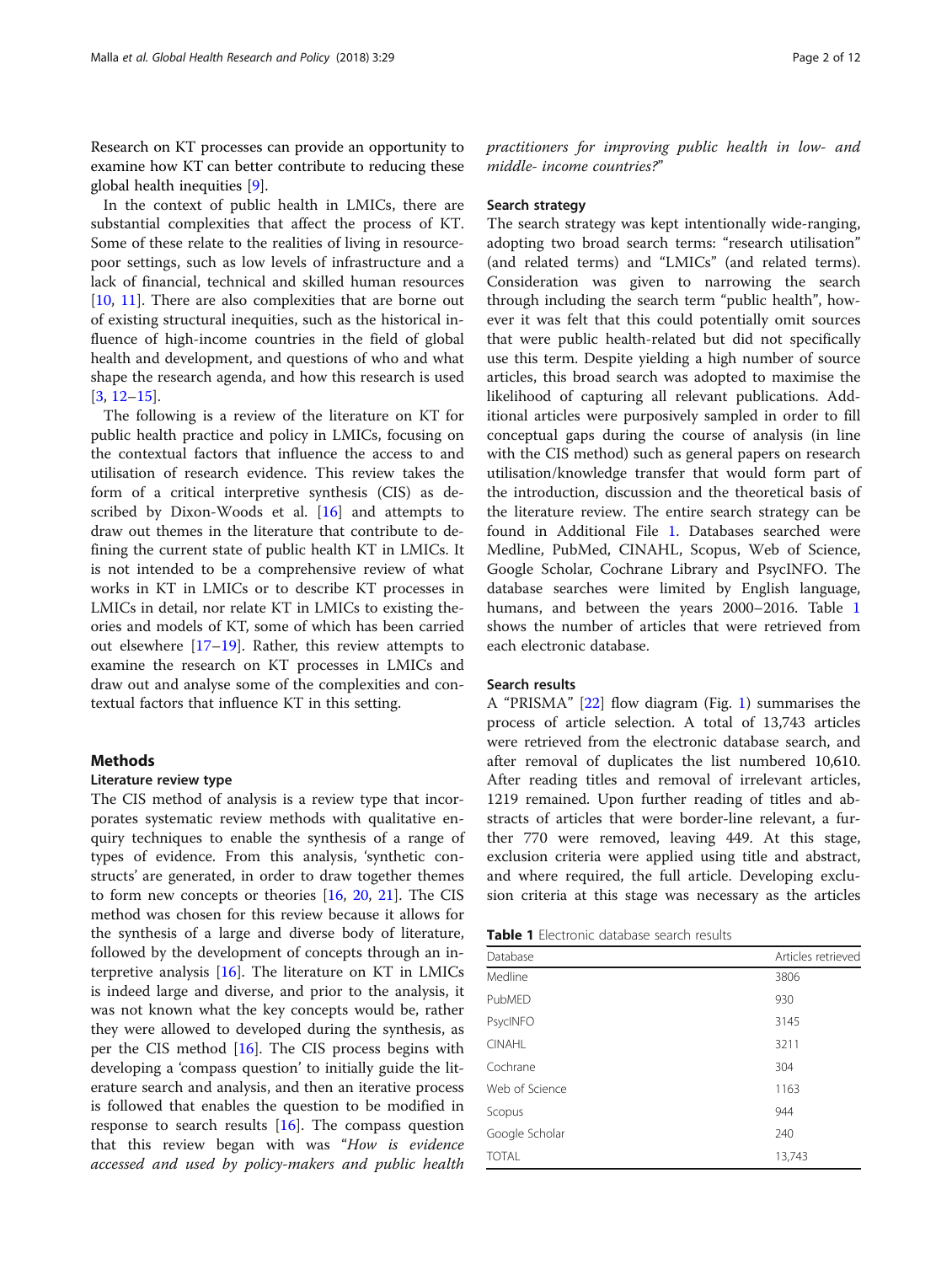displayed such a wide range of setting and contexts for KT, and the number of articles for the review needed to be kept at a manageable size. The exclusion criteria that were developed aimed to ensure that the articles chosen were most relevant to the compass question.

Articles that focused on the following were excluded:

- 1. Clinical practice rather than broader public health
- 2. Knowledge translation activities directed at clinicians
- 3. Knowledge translation activities directed at community project beneficiaries
- 4. Not strictly related to low- and middle-income countries
- 5. Suggestions that an innovation/trial should be taken up, rather than an actual process
- 6. Laboratory/biomedical processes
- 7. Non-health related issues
- 8. Translating policy into action
- 9. Protocol papers

After applying the exclusion criteria, 157 potentially relevant articles remained which were each critically examined, and details entered into a data extraction table

<span id="page-2-0"></span>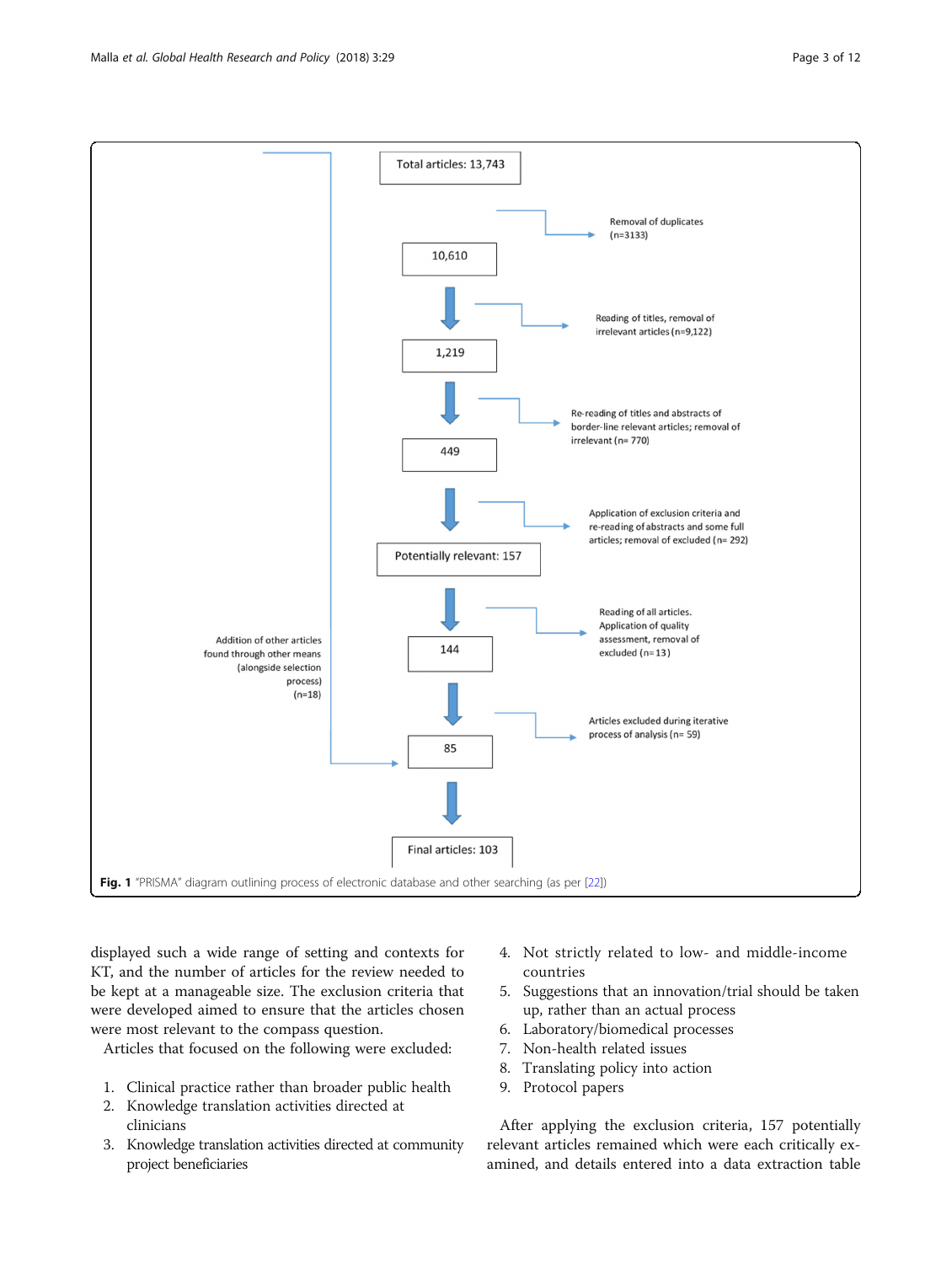(Additional File [2\)](#page-8-0). The table was developed to capture key concepts from the articles that would allow them to be categorised into themes that could be further developed later into the 'synthetic constructs' required for a CIS. The data extraction table also categorised the articles by type of article, methods and key findings.

At this stage, the articles were also assessed by the first author for quality, utilising a quality assessment tool, drawing on Fane et al.'s [[21](#page-9-0)] use of Attree's grading system from A-C [\[23\]](#page-9-0) whereby an A grading was for primary research or review with high relevance to the compass question, B was primary research or review with less relevance, and C was an opinion/commentary, description of programs, or an article that provided background information only. Thirteen papers were excluded at this point. During the process of the CIS analysis of the remaining papers, additional papers  $(n = 59)$ were excluded, as it became apparent that they were no longer relevant enough to provide insight into the compass question.

Some articles that were not results of the original search were added during the process of analysis  $(n =$ 18). These were sourced by scanning the reference lists of the chosen articles for any potentially relevant articles and checking the citations of selected articles using Google Scholar if it was felt that this would provide further insights on a particular concept. Other articles were sourced through Google Scholar in order to fill conceptual gaps.

Types of articles included in the review included primary research (quantitative, qualitative and mixed methods), systematic and scoping reviews, program descriptions and conceptual papers/opinion pieces. Given the large amount of relevant material identified, grey literature was not searched, however specific documents were purposively sourced to capture definitions or the position of a global body such as the World Health Organisation (WHO)  $(n = 4)$ . Table 2 is a summary of the characteristics of the articles, by year and type and method of searching (format modified from Moat, Lavis [[20](#page-9-0)]).

As each article was read, details were added into the data extraction table (Additional File [2](#page-8-0)).

# Analysis

This review used a CIS approach, and therefore the analysis was an iterative process, with some papers being excluded and added during the analysis process itself, as described above. The analytic approach of a CIS involves the development of 'synthetic constructs' and then a 'synthesising argument' [\[16](#page-8-0)]. A 'synthetic construct' interprets and transforms the underlying evidence into a new conceptual form; and then these 'synthetic constructs' are integrated together to form a

| Characteristic                    | Number         |                |  |
|-----------------------------------|----------------|----------------|--|
|                                   | Searches       | Purposive      |  |
| Year published                    |                |                |  |
| pre-2000                          | $\mathbf 0$    | 1              |  |
| 2000-2005                         | $\overline{4}$ | $\overline{4}$ |  |
| 2006                              | $\overline{2}$ | $\mathbf 0$    |  |
| 2007                              | 3              | 0              |  |
| 2008                              | $\mathbf{1}$   | 1              |  |
| 2009                              | 5              | 1              |  |
| 2010                              | 9              | 3              |  |
| 2011                              | 9              | 3              |  |
| 2012                              | 9              | $\overline{2}$ |  |
| 2013                              | 6              | 1              |  |
| 2014                              | 16             | 1              |  |
| 2015                              | 18             | $\mathbf 0$    |  |
| 2016                              | 3              | 1              |  |
| <b>TOTAL</b>                      | 85             | 18             |  |
| Article type                      |                |                |  |
| Conceptual and opinion/commentary | 18             | 5              |  |
| Primary Research:                 |                |                |  |
| Qualitative                       | 47             | $\overline{2}$ |  |
| Quantitative                      | $\overline{4}$ | 1              |  |
| Mixed methods                     | $\overline{4}$ | 1              |  |
| Reviews                           | 9              | 5              |  |
| Description of program            | 3              | $\mathbf 0$    |  |
| Grey literature                   | $\mathbf 0$    | $\overline{4}$ |  |
| <b>TOTAL</b>                      | 85             | 18             |  |

Table 2 Characteristics of articles reviewed

'synthesising argument' that interprets the evidence as a whole [\[16](#page-8-0), [20\]](#page-9-0).

The data extraction table was used to draw out the key findings in each paper that related to the compass question. Using NVivo, key findings were coded into general themes which were developed during the process of reading the articles, of which there were 12 at the end of the process.

The groups of key findings coded into each general theme were then re-examined, with the original article consulted again if further clarification was required. Each article within a theme was then re-summarised into one paragraph (some articles had paragraphs in more than one theme), and then using these paragraphs, each theme was summarised into 4–5 key points (using only a few words of a phrase for each key point). All of these key points were written onto one sheet of paper, and from here the synthetic constructs were developed. During the process of writing the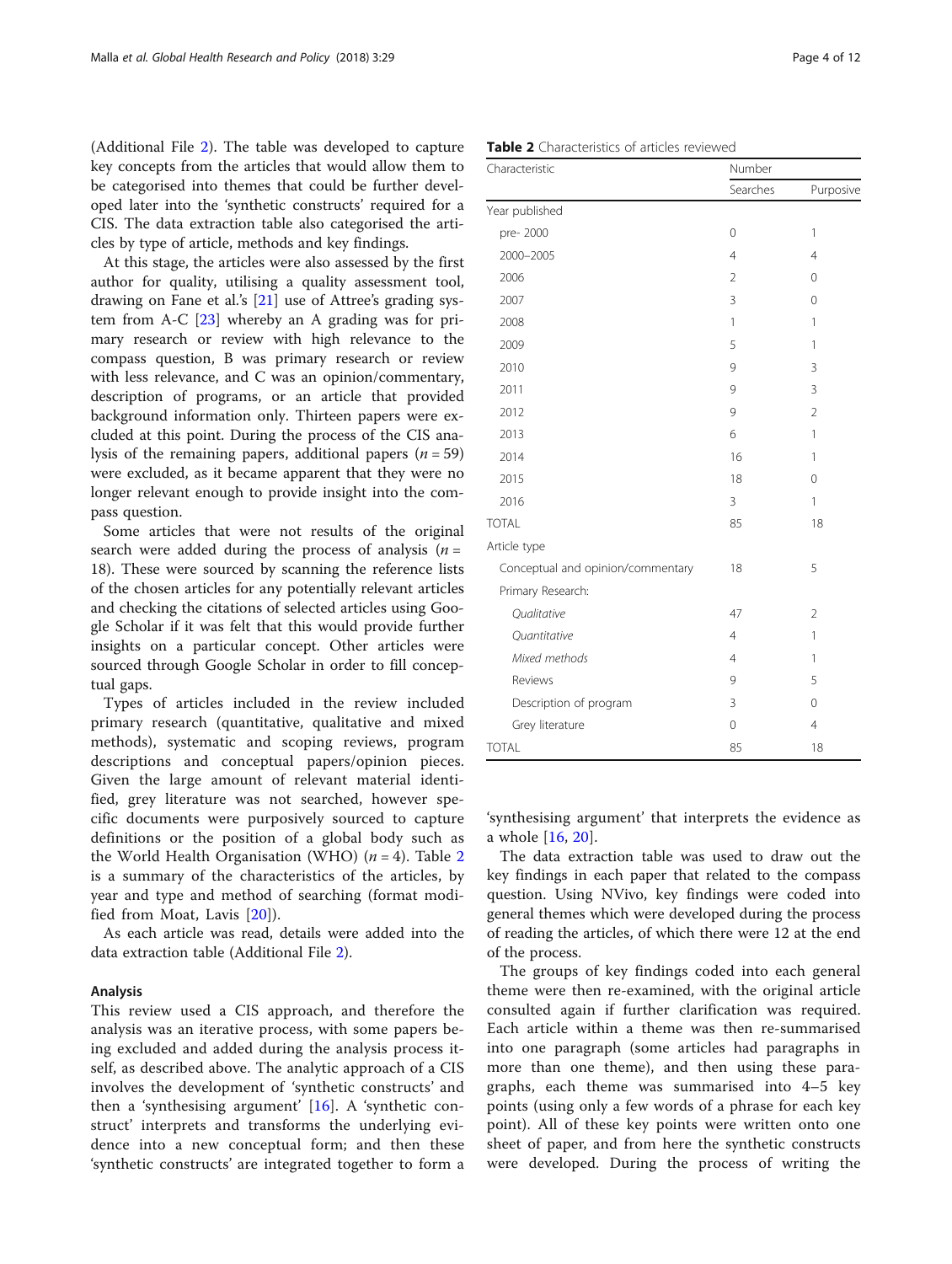synthetic constructs, the synthesising argument was constructed. Additional File [3](#page-8-0) shows which articles were aligned with each synthetic concept, as well as additional articles that were purposefully sampled to fill conceptual gaps.

# Results

Four synthetic constructs were developed through the analysis of these articles. These include (1) the tension between global and local health research, (2) complexities in creating and accessing evidence, (3) contextualising strategies for KT in LMICs, and (4) the unique role of NGOs in the KT process.

# Tension between 'global' and 'local' health research

Tension between the concepts of 'global' and 'local' is woven throughout the literature describing KT in LMICs. The distinction is made between 'global' evidence and 'local' evidence – 'global' being research on global level health issues or involving global organisations in defining, funding or carrying out research in LMICs; and 'local' being research that is produced at the national or sub-national level by local agencies in LMICs [[13,](#page-8-0) [14,](#page-8-0) [24](#page-9-0)–[27](#page-9-0)]. Burchett [\[28](#page-9-0)] describes a similar distinction made by public health stakeholders in Ghana between 'big' research (tending to be on national or international scale public health issues) and 'small' research (carried out at the local level, including operational research, evaluations or pilot projects, designed and controlled by local programme managers).

There can be a complex relationship between global and local evidence. Global-level evidence brings an international lens to certain issues such as non-communicable diseases and globalisation, as well as potential links to the latest international thinking and resources to carry out high quality research and provide in-country capacity building [[29](#page-9-0)–[31](#page-9-0)]. However, the importance of local evidence in the development of public health programs is being increasingly recognised, as it ensures that local priorities are recognised, and that research agendas are relevant for the country's policy context and are more connected to realities at the country level [\[13,](#page-8-0) [26](#page-9-0), [29](#page-9-0), [30](#page-9-0), [32](#page-9-0)]. The literature describes some programs that have not sufficiently taken on board local-level evidence, to their detriment [[14](#page-8-0), [25,](#page-9-0) [30](#page-9-0), [33](#page-9-0)].

Partnerships between international and local organisations have been established as a way to link the production and application of global evidence with local contextual evidence. Strategies such as employing local researchers, directly funding local institutions, building collaborative networks, funding joint initiatives and building research capacity have been employed within such partnerships [[24,](#page-9-0) [31](#page-9-0), [34](#page-9-0)–[36](#page-9-0)]. Some of these partnerships have prioritised and facilitated two-way learning

where both partners learn and benefit [[24,](#page-9-0) [31](#page-9-0), [35\]](#page-9-0), challenging the "paradigm of uni-directional problem solving" ([\[24](#page-9-0)], p.ii54).

However, there is concern that global-local partnerships can be characterised by power imbalances or even exploitation [\[13](#page-8-0), [25](#page-9-0), [37](#page-9-0), [38\]](#page-9-0). This can mean that research priorities are set by the global partner, resulting in research agendas that have little relevance to local contexts and circumstance, and potential erosion of a country's own research capacity [\[13,](#page-8-0) [26](#page-9-0), [36](#page-9-0), [38](#page-9-0)]. Although research partnerships may utilise local researchers or organisations, these can be inequitable relationships, where the local partners are in subordinate positions, on the "peripheries"  $([13], p.1794, [15])$  $([13], p.1794, [15])$  $([13], p.1794, [15])$  $([13], p.1794, [15])$  $([13], p.1794, [15])$ , contributing to "historical inequity in the conduct and access to research"  $(15)$ , p.25). Sometimes LMICs are under pressure to undertake certain re-search as a precondition to receiving funding or loans [[36](#page-9-0), [37](#page-9-0)]. Cáceres and Mendoza [[13\]](#page-8-0) call for an increase in scrutiny on the growing number of global research collaborations, due to the intricate "political, institutional, economic and cultural variables" ([\[13\]](#page-8-0), p.1792) that are involved in research in LMICs.

'Global' or 'local' status forms part of the assessment of the trustworthiness of evidence by public health decisionmakers in LMICs, with policymakers acutely aware of the differences in these types of evidence [[17,](#page-8-0) [34](#page-9-0), [39](#page-9-0), [40](#page-9-0)]. For some decision-makers, global research has a lower value due to its perceived lack of relevance [[28](#page-9-0), [40](#page-9-0), [41\]](#page-9-0) whereas local research is believed to be able to provide 'hands-on' evidence and hence has higher value [\[13,](#page-8-0) [32](#page-9-0), [34,](#page-9-0) [40](#page-9-0), [42](#page-9-0)]. On the other hand, local research can sometimes be seen to be of low quality due to the lack of skills of local researchers, or because it doesn't provide the conceptual evidence that global research can sometimes provide [[41](#page-9-0)]. Some stakeholders prefer a mixture of the two where one type of evidence can support the other [[32](#page-9-0), [39](#page-9-0), [43](#page-9-0)]. Trust is important in valuing different types of research - if the researcher, institution or provider of knowledge can be trusted, the evidence is seen to be of higher value [\[32](#page-9-0), [44](#page-9-0)–[46\]](#page-9-0). Local researchers (those not from international organisations) may be considered trustworthy, depending on their reputation and level of authority  $[40, 44]$  $[40, 44]$  $[40, 44]$  $[40, 44]$  $[40, 44]$ , however well-known institutions such as the WHO are considered intrinsically trustworthy in some instances [[39,](#page-9-0) [44\]](#page-9-0). There is heavy reliance on the trustworthiness of the providers of evidence, as many decision-makers don't have the capacity to critically analyse the research themselves or to be confident in their analysis of a situation [[40](#page-9-0), [47](#page-9-0)]. Knowledge brokers can play a key role as providers of evidence, as people or organisations whose role is to facilitate and mediate between researchers and decision-makers, adapting the research to the local context to reduce barriers to understanding between the two [\[5](#page-8-0), [48,](#page-9-0) [49\]](#page-9-0).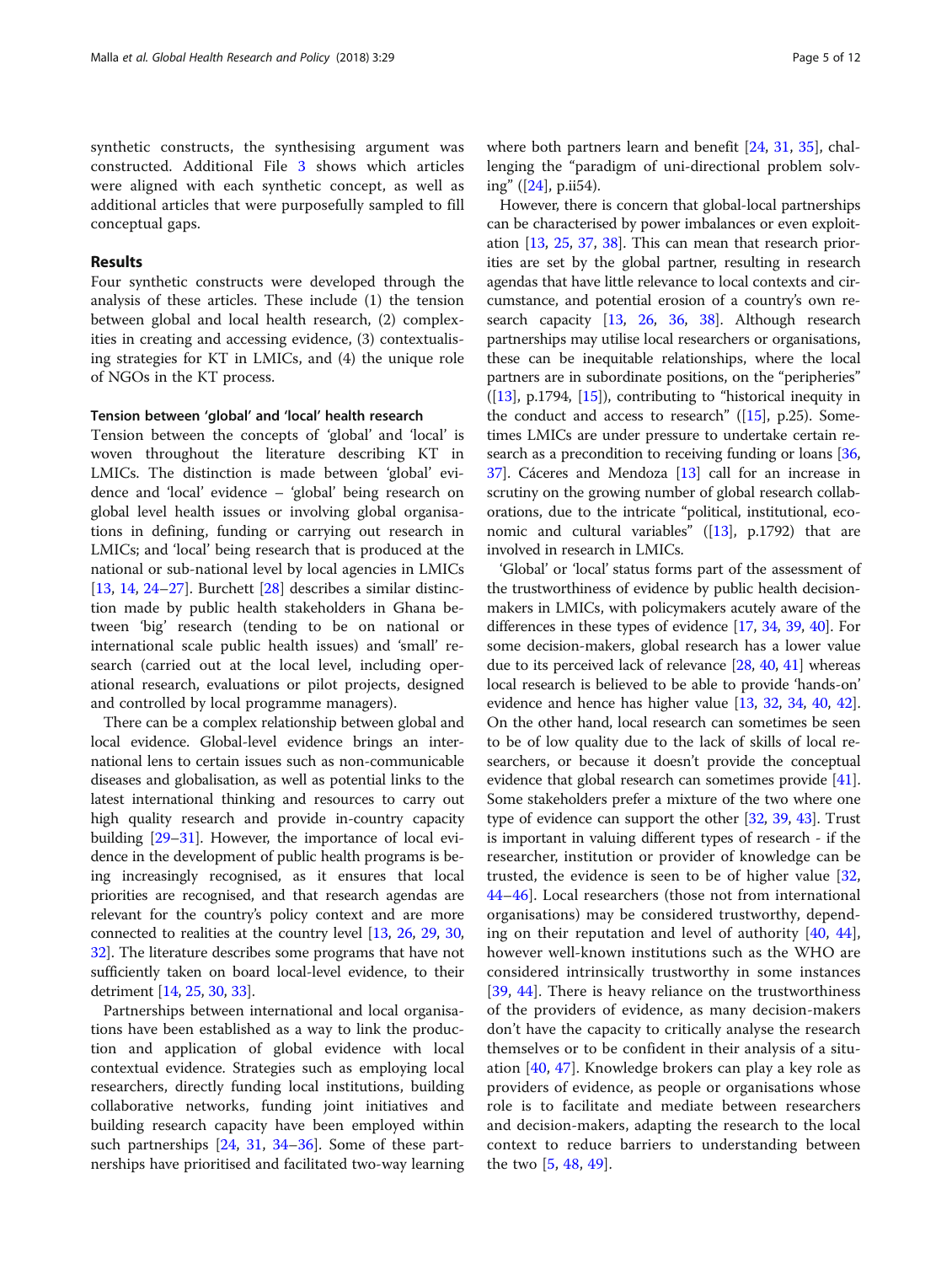Two forms of evidence that are highly valued across many decision-making settings are local routine data collection and operational research, both forms of 'small' research. These types of data are seen as particularly useful, and often essential, by local stakeholders for several reasons: their ability to provide local context to policy and practice [[28](#page-9-0), [46](#page-9-0), [50](#page-9-0), [51](#page-9-0)]; the fact that they can be collected by local researchers, practitioners and other non-academic figures [\[52](#page-9-0)]; and the fact that most of the time the agenda for this data collection was set locally, not at a global level [\[28](#page-9-0)].

A wide variety of types of evidence is used to inform policy and practice in LMICs [\[28](#page-9-0), [43,](#page-9-0) [46,](#page-9-0) [53,](#page-9-0) [54](#page-9-0)], ranging from formal studies and government reports, to "anything that is done to understand a situation" ([[28\]](#page-9-0), p.22). Evidence may be valued or defined by its "relevance, applicability and generalizability to a specific context" rather than necessarily its quality  $([54], p.79)$  $([54], p.79)$  $([54], p.79)$ , and can hold very different meanings depending on the way it is presented, and for which audience [\[46](#page-9-0), [55\]](#page-9-0). For example, experience and discretionary judgement was the main source of evidence used in updating essential medicines guidelines in Tanzania, as opposed to scientific evidence such as cost-effectiveness studies [[56](#page-9-0)]. Similarly, local burden of disease studies were preferred by countries making decisions on vaccines, rather than global data [[39\]](#page-9-0). The potential of qualitative research evidence to broaden the evidence base in terms of providing context and explanations for quantitative findings in LMICs is discussed briefly in the literature [[28,](#page-9-0) [57](#page-9-0)].

The country in which research is conducted can have an impact on its interpretation and dissemination possibilities. Research produced from low-income countries is less likely to be published than that by a researcher from a high-income country, reducing its dissemination potential [\[58](#page-9-0)–[60](#page-9-0)].

# Complexities in creating and accessing evidence

Conducting public health research in some LMICs is limited by weak resource infrastructure and limited institutional capacity. These limitations include little or no government investment for research, low levels of training and skills for researchers, poor academic environments where researchers may work in isolation or combine research with clinical caseloads, limited or no peer review systems, and limited access to research tools such as analysis software [\[10,](#page-8-0) [27,](#page-9-0) [38](#page-9-0), [41](#page-9-0), [61](#page-10-0)]. These limitations contribute to the lack of a research culture sometimes found in LMICs, leaving countries open to "research imperialism" ( $[12]$  $[12]$ , S4) where external agendas influence research [\[12,](#page-8-0) [13,](#page-8-0) [15,](#page-8-0) [25,](#page-9-0) [32](#page-9-0)]. They can also lead to limited incentives to carry out research that is policy-related [[53\]](#page-9-0) or to incorporate KT as part of the research process [[62](#page-10-0), [63](#page-10-0)]. Reluctance of local researchers

to share data or research results can arise, due to uncertainties about who might be requesting data and why, concerns about data being misrepresented, and the fear of someone else publishing results without permission or appropriately acknowledging the original researcher [[60,](#page-9-0) [64,](#page-10-0) [65](#page-10-0)]. Limited understanding of 'Western' approaches to research can also affect applications for research funding, resulting in a possible unfair advantage to researchers from high income countries [\[13](#page-8-0), [28](#page-9-0)]. These patterns highlight the "balance of prevailing global power, perspectives and interests" ([[2](#page-8-0)], p.1631) in accessing and utilising research evidence.

A globally-defined research agenda has meant that important areas of research have not been necessarily prioritised in LMICs [\[13\]](#page-8-0), such as research on the social determinants of health [[13](#page-8-0), [61](#page-10-0), [66\]](#page-10-0), non-communicable diseases, urbanisation and health inequities [[67](#page-10-0)], however this is changing rapidly [\[68](#page-10-0)]. Health systems research, another neglected area of public health research in LMICs [[69\]](#page-10-0), has tended not to be a priority of 'big' research, but can be beyond the scope of 'small' research [[14,](#page-8-0) [28,](#page-9-0) [30,](#page-9-0) [70](#page-10-0)].

In some LMICs large amounts of data are collected in the form of national health surveys, program monitoring data and operational research [[12](#page-8-0), [50,](#page-9-0) [51](#page-9-0), [71](#page-10-0)], creating a reservoir of potential 'valuable' local evidence for decision-making. However, the use of this data is limited by low levels of capacity to analyse it for dissemination for policy and practice [[12,](#page-8-0) [53](#page-9-0), [72\]](#page-10-0) and issues of data quality [[30,](#page-9-0) [41](#page-9-0), [53,](#page-9-0) [73\]](#page-10-0), hence the description "data rich, information poor" ([\[12\]](#page-8-0), p.S4). Policymakers lament the difficulty in accessing relevant research findings that are of high quality and in digestible formats and they often have limited skills in interpreting evidence [[30,](#page-9-0) [41,](#page-9-0) [53](#page-9-0), [73\]](#page-10-0). They struggle with being provided an uneven mix of evidence from different sources that is difficult to evaluate, and with being able to ask the right questions for good policymaking [\[41](#page-9-0), [73](#page-10-0)]. There is a role here for international agencies in supporting operational research and analysis, prompting a call for international support for LMICs to use their operational research data [[72](#page-10-0)].

The unavailability of electronic databases for accessing research evidence due to cost and infrastructure is a significant impediment to its use for public health for some places in LMICs [\[17,](#page-8-0) [74](#page-10-0), [75\]](#page-10-0) . Some advances have been made in this area, such as the establishment of Hinari [[76,](#page-10-0) [77\]](#page-10-0) and similar programs  $[52, 75, 78]$  $[52, 75, 78]$  $[52, 75, 78]$  $[52, 75, 78]$  $[52, 75, 78]$  $[52, 75, 78]$  $[52, 75, 78]$  which are platforms that provide access to scientific literature for little or no cost to health knowledge users in LMICs. These schemes have provided much greater access to online health journals, however there are still some limitations relating to the dissemination of some of these programs, and the provision of practical training in their use [[74](#page-10-0), [79,](#page-10-0) [80](#page-10-0)]. Additionally, infrastructure issues such as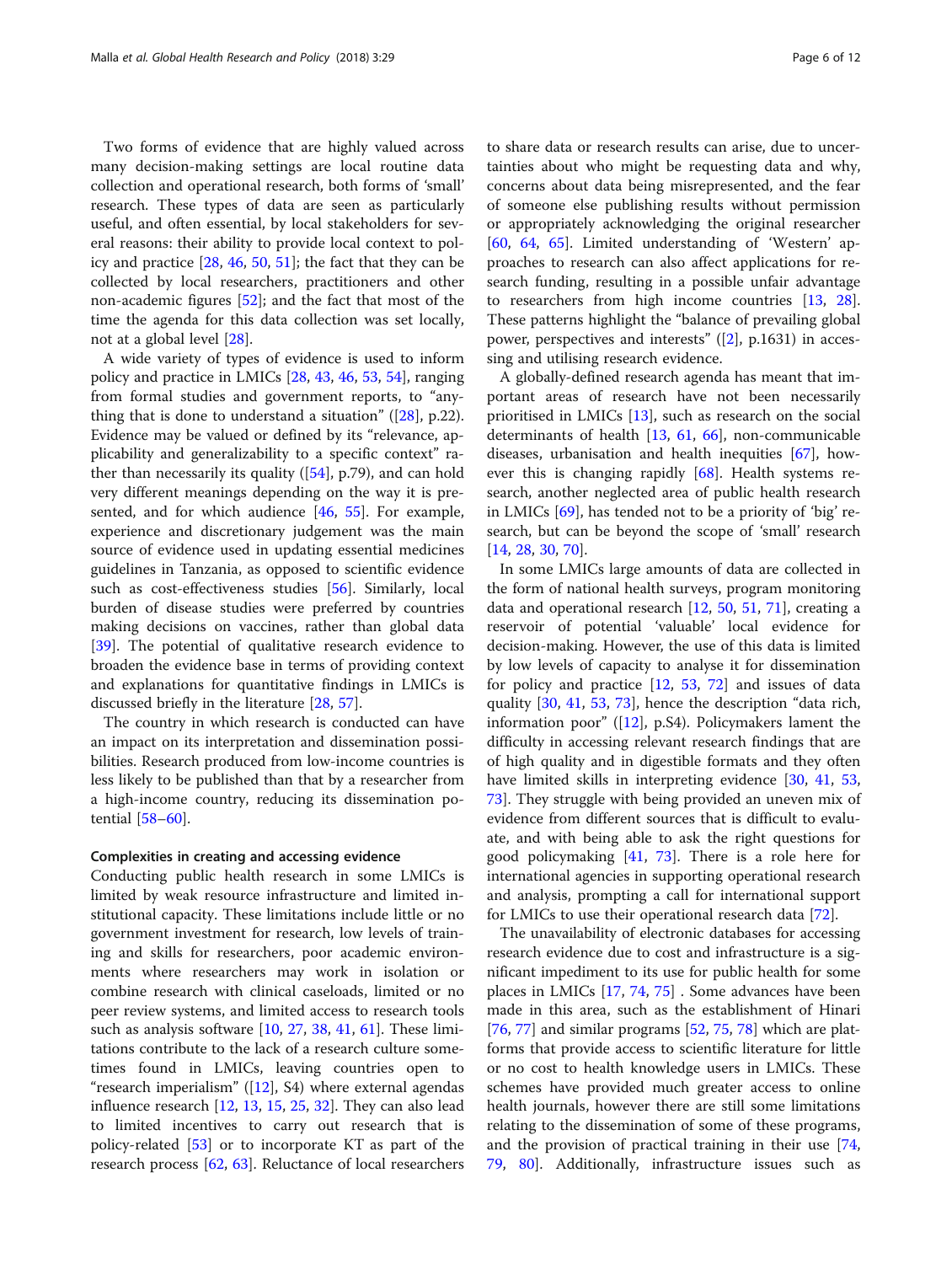inadequate hardware, poor Internet connections, and unreliable electricity serve as major impediments to the access and use of evidence [[30](#page-9-0), [44](#page-9-0), [73](#page-10-0), [81](#page-10-0)].

# Contextualising strategies for KT in LMICs

Utilisation of research findings to influence public health policymaking is complex [[82](#page-10-0)] and this is compounded by the many other factors aside from research evidence that influence public health policy [\[19](#page-9-0), [83\]](#page-10-0). In LMICs there are particular factors that add to this complexity, including the issues relating to power structures and capacity discussed above. It is important that KT strategies used in LMICs are contextualised for the cultural, political and economic decision-making context [\[17](#page-8-0), [18](#page-8-0), [38,](#page-9-0) [48\]](#page-9-0).

There are many KT models described in the literature [[84](#page-10-0)], however most have been developed in high-income countries and therefore may not be applicable in the context of LMICs [[37](#page-9-0), [63\]](#page-10-0). In general, there is a lack of awareness, knowledge and clarity of KT techniques in LMICs [[17](#page-8-0), [37](#page-9-0), [62\]](#page-10-0). Despite this, there have been attempts to trial and utilise specific KT techniques in LMIC settings, often via a partnership approach. The literature describes a number of these techniques, including: systematic reviews [[10](#page-8-0)], rapid response mechanisms [\[47\]](#page-9-0), evidence briefs and deliberative dialogues [\[85,](#page-10-0) [86\]](#page-10-0), KT platforms and formal knowledge networks [[17](#page-8-0), [87](#page-10-0)–[90](#page-10-0)], integrated KT [\[91](#page-10-0)], the use of knowledge brokers [\[5,](#page-8-0) [48](#page-9-0), [49](#page-9-0)] and social knowledge management [\[92](#page-10-0)]. Common features for success across these techniques include a strong training or capacity building element, ensuring the cultural, political and economic context is taken into account, and encouraging a collaborative approach across sectors and between researchers and decision-makers.

Factors that facilitate KT in LMICs have been reviewed by Orem et al. [\[17](#page-8-0)], who found the most significant factors to be institutional strengthening for KT, the characteristics of the research itself, and partnerships between researchers and policymakers. Building capacity for KT in LMICs requires institutional strengthening of both research and policymaking systems in order to promote a greater use of evidence in policymaking [\[13](#page-8-0), [17](#page-8-0), [37,](#page-9-0) [50,](#page-9-0) [53,](#page-9-0) [93](#page-10-0), [94](#page-10-0)]. Existing capacity strengthening in these areas is sometimes ad hoc [[53\]](#page-9-0) or targeted at individuals rather than at an organisational level [\[27](#page-9-0), [36](#page-9-0), [94](#page-10-0)]. Institutional strengthening in policy-making systems requires resources for infrastructure as well as legitimacy and regulatory support [[53,](#page-9-0) [95\]](#page-10-0). It requires technical capacity in critical research skills, knowledge management and in leading KT processes, stemming from a good understanding of the organisation's capacity for research use in the first place [\[50](#page-9-0), [93](#page-10-0), [95\]](#page-10-0).

The influence of partnerships between researchers and policy-makers provide clear advantage to KT, including both formal and informal knowledge networks and personal relationships [\[45,](#page-9-0) [54,](#page-9-0) [89,](#page-10-0) [95](#page-10-0), [96](#page-10-0)]. Institutional platforms that allow researchers, policymakers and other stakeholders to engage with each other increases appreciation of each other's processes and challenges [[36,](#page-9-0) [87](#page-10-0), [88](#page-10-0), [95](#page-10-0)]. Such platforms may take the form of formal networks (including virtual networks), events, websites, or be a separate entity with an office [[87,](#page-10-0) [88](#page-10-0)]. Longer-term links between institutions enables a continuous, rather than ad hoc, exchange of information, strengthening capacity of both the suppliers and the users of evidence [[50,](#page-9-0) [53\]](#page-9-0).

A number of strategies have been suggested for optimising the adoption of research findings by policymakers. A review of research characteristics that improve uptake of findings by policymakers [[17](#page-8-0)] found the most effective to be timely, high quality, contextualised evidence that provides economically viable recommendations for policy options, preferably provided by local researchers with high credibility. One way in which research with these characteristics can be produced is through engaging in userdriven research agendas, which result from collaborations between researchers and decision makers [[33](#page-9-0), [40,](#page-9-0) [44](#page-9-0), [69](#page-10-0), [97](#page-10-0)]. Research that appeals to a political agenda can have a significant effect, such as in Nepal where data on the household cost of a birth attendant presented a novel perspective to health planners and influenced decision-making on maternal and child health policy [\[42\]](#page-9-0).

Contextualising KT for LMICs can be aided by monitoring and evaluating KT processes, however the lack of systems for doing this in LMICs was noted in this literature [[18,](#page-8-0) [26,](#page-9-0) [62](#page-10-0), [88](#page-10-0), [93,](#page-10-0) [98\]](#page-10-0), and more widely [[6\]](#page-8-0). The development of robust evaluation frameworks, systems and instruments for KT in LMICs is required for assessing the outcomes and impact of KT activities on changes in behaviour of decision-makers and the structural impact on health systems [\[18,](#page-8-0) [62,](#page-10-0) [88,](#page-10-0) [99\]](#page-10-0). Some examples of evaluations of KT strategies were found in the literature, however these were few [[88,](#page-10-0) [98,](#page-10-0) [100](#page-10-0)].

# The unique role of NGOs in the KT processes

Non-government organisations (NGOs) in LMICs are in a potentially unique position to be involved in KT, and the literature found that they often carry out KT-related activities as part of their day-to-day activities. NGOs are generally known for their connections to the realities of what is happening at the community level, ability to mobilise communities, and their role in representing and advocating for the vulnerable [[52](#page-9-0), [93](#page-10-0), [101](#page-10-0)–[103\]](#page-11-0), so are well situated to play a role in utilising evidence that promotes equity. NGOs have involvement with a range of KT processes in LMICs including managing, synthesising and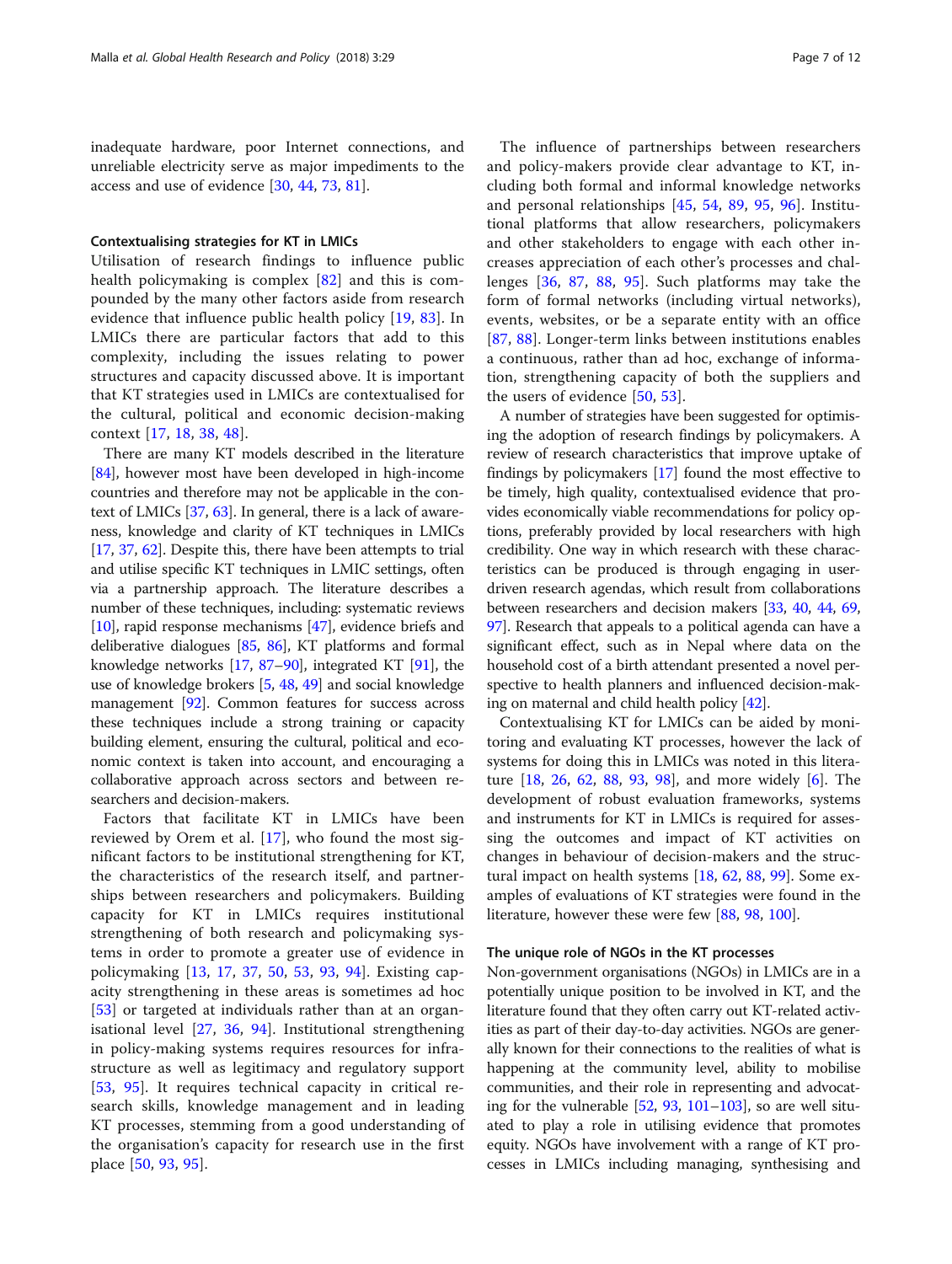utilising knowledge for practice and advocacy, disseminating findings, acting as knowledge brokers, implementing research findings, working with partners, advocating with policy makers to implement evidence, and having input into policymaking [\[17,](#page-8-0) [24](#page-9-0), [38,](#page-9-0) [52,](#page-9-0) [93](#page-10-0), [95,](#page-10-0) [98,](#page-10-0) [101](#page-10-0)–[108](#page-11-0)].

NGOs in LMICs can have influence over the research process through being involved in research priority setting, resource mobilisation for research, promoting and advocating for relevant research, partnering with international agencies to ensure research relevance and effectiveness and conducting operational research [[46,](#page-9-0) [52](#page-9-0), [101](#page-10-0)–[103](#page-11-0), [108](#page-11-0)]. Having NGOs involved in research has been shown to increase the use of research findings in contributing to social development and health equity [[103\]](#page-11-0), can increase the role of community in research, and increase the effectiveness of their advocacy efforts [[108\]](#page-11-0). Formal partnerships between NGOs in LMICs and researchers in global health are increasing, and one framework for navigating successful partnerships is de-scribed by Olivier et al. [[102\]](#page-10-0).

Despite this wide range of roles played by NGOs in KT, there has been little exploration of further capabilities of NGOs in this space in LMICs [[3,](#page-8-0) [93](#page-10-0), [95\]](#page-10-0). NGOs are important stakeholders in the field of public health and may often have potential capacity for a key role in public health KT [\[103](#page-11-0), [107,](#page-11-0) [109,](#page-11-0) [110\]](#page-11-0). Supporting local NGOs to better generate and use research evidence has been suggested as an important way to improve KT generally [[108](#page-11-0)–[110](#page-11-0)].

# **Discussion**

Within the field of public health in general, there are few systems and structures in place to support the promotion and facilitation of KT strategies [[82,](#page-10-0) [111](#page-11-0)]. In LMICs, structural inequities and limited resources have added barriers to the utilisation of evidence. This review highlights some of the complexities specific to LMICs that can be considered when developing KT strategies in these contexts. The findings from this review show that KT is influenced by both the nature of knowledge and the context under which these processes occur, and therefore that there is value in identifying and placing importance on these factors. Influencing or acting on such contextual factors may enable "conceptual and strategic ways to bring about changes in knowledge and understanding, or shifts in perception, attitudes and beliefs" ([\[112\]](#page-11-0), p.189).

This review has identified four 'synthetic constructs' that attempt to interpret some of the research in the area of KT within LMICs, in order to provide a response to the original compass question: "How is evidence accessed and used by policy-makers and public health practitioners for improving public health in low- and middle- income countries?". These 'synthetic constructs'

can be viewed as concepts that may provide an insight into some of the complexities of utilising research for action in LMICs. The four concepts identified from the literature were: tension between 'global' and 'local' evidence; complexities in accessing and creating evidence; contextualising strategies for KT in LMICs; and the unique role of NGOs in the KT process. Although these concepts were drawn from a range of different literature on this topic, there are some unifying themes that enable some generalisations from the findings.

The relationship between knowledge and power, or the 'politics of knowledge', was implicit in this literature and influences each concept described above. Power can dictate whose and which forms of knowledge are recognised, valued and used for action, which areas of research are prioritised, and who 'owns' knowledge [\[3](#page-8-0), [13,](#page-8-0) [15](#page-8-0)] . This is important when considering the value of knowledge in a globalising world shifting from an "industrial economy to a knowledge economy" ([\[97](#page-10-0)], p.35). It is known that the value that stakeholders place on knowledge, evidence and research has an impact on KT processes, and can vary considerably across individuals, organisations, systems and sectors [[82\]](#page-10-0). This review suggests that power and politics can influence this.

The significance of partnerships that influence KT, both global-local partnerships, as well as partnerships between researchers and decision-makers, emerged as a theme across all the concepts that were developed during this review. Analysis of certain aspects of such partnerships may therefore be a valuable undertaking in order to maximise the potential for effective KT.

Capacity building focusing on different aspects of KT was another theme that emerged through the concepts – including research capacity; capacity of decision-makers to utilise research evidence; and capacity of various stakeholders to employ KT strategies. It was clear in the literature that the key to effective capacity building in all three of these areas was through institutional strengthening, which should be carried out alongside the capacity building of individuals. This can play a role in building supportive systems and structures for KT in LMICs.

KT has been described as having the ability to redress global inequities [[8\]](#page-8-0) through enabling the use of evidence to improve practice and policy. As described in this review, there are still many issues that can hamper effective utilisation of research in LMIC settings. Analysis of these issues, through research or monitoring and evaluation, in order to improve them, is therefore an important factor in improving health and global inequity. Additionally, there is an acknowledged need for further theoretical development to better understand KT in order to improve it [[113](#page-11-0)]. Greenhalgh and Wieringa [[114](#page-11-0)] call for research in the field of KT to "move beyond a narrow focus on the 'know-do-gap' to cover a richer agenda" (p. 501). This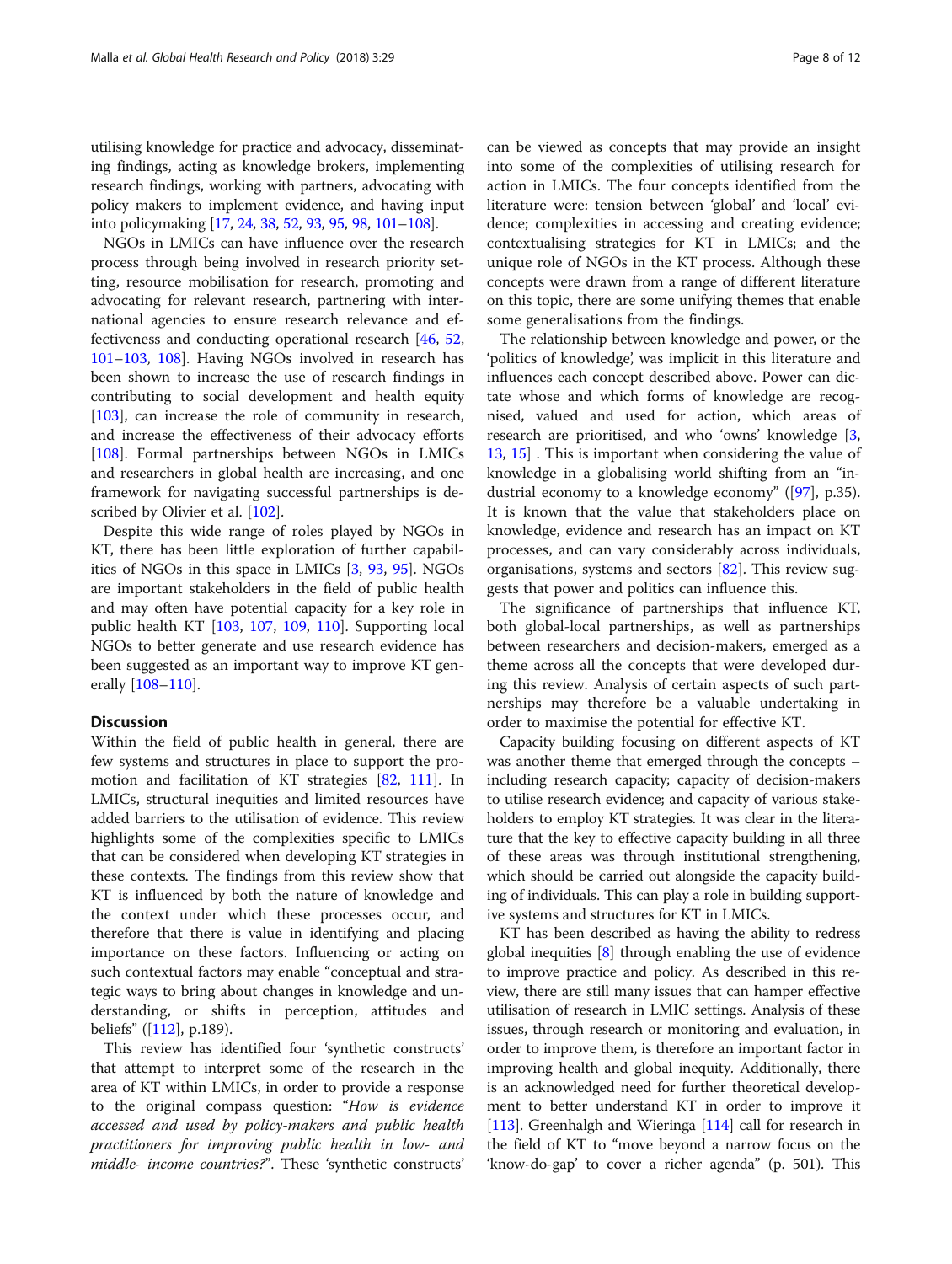<span id="page-8-0"></span>"richer agenda" may include some of the complexities in LMICs described in this review, including the global-local dynamic, links between power and knowledge, and the contextual factors that influence capabilities in LMICs to access, generate and utilise evidence.

# Conclusion

This review has outlined key concepts that arise in the literature around KT for public health in LMICs. Although there are many ways to look at this complex and dynamic area of public health, this review focuses on the themes of global-local interactions, the value placed on evidence, the contextualisation of KT for LMICs, and the unique role of NGOs in this space. This review utilised the CIS method of inquiry, which allowed a flexible approach to interpreting the literature on the topic. This method was useful in allowing the synthesis of disparate themes within a large body of literature and enabled the development of some theoretical concepts relating to the topic. The result of this analysis is a generalised overview of this huge body of literature. Each concept itself could have been analysed to a much greater depth. However, this analysis has drawn out some key theoretical concepts that may inform practice or further research.

# Additional files

[Additional file 1:](https://doi.org/10.1186/s41256-018-0084-9) Search Strategy. Search terms used in original search for articles. (DOCX 27 kb)

[Additional file 2:](https://doi.org/10.1186/s41256-018-0084-9) Data Extraction Table. Summary of all articles analysed for the CIS review. (DOCX 51 kb)

[Additional file 3:](https://doi.org/10.1186/s41256-018-0084-9) Synthetic Construct Analysis. Articles coded against 'synthetic constructs'. (DOCX 38 kb)

#### Abbreviations

CIS: Critical interpretive synthesis; KT: Knowledge translation; LMIC: Low- and middle- income country; NGO: Non-government organisation

#### Acknowledgements

The authors would like to thank the four anonymous reviewers who provided very valuable feedback on early drafts of this manuscript.

# Funding

CM received financial support through the Australian Government Research Training Program Scholarship.

# Availability of data and materials

All data generated or analysed during this study are included in this published article (and its supplementary information files).

#### Authors' contributions

CM conceived the topic for the CIS review, extracted and analysed the data, and drafted the initial version of the paper. PA and PW provided guidance on conducting a CIS review, contributed to the design of the review, and revised each version critically for intellectual content. All authors approved the final manuscript.

#### Authors' information

This review was carried out as part of CM's doctoral studies in public health at Flinders University.

#### Ethics approval and consent to participate Not applicable.

# Consent for publication

Not applicable.

# Competing interests

The authors declare that they have no competing interests.

# Received: 19 April 2018 Accepted: 27 September 2018 Published online: 22 October 2018

#### References

- 1. World Health Organization. The Bamako call to action on research for health: World Health Organisation; 2008. [12 June 2016]. Available from: [http://www.who.int/rpc/news/bamako\\_call\\_to\\_action/en/](http://www.who.int/rpc/news/bamako_call_to_action/en/)
- 2. McCoy D, Sanders D, Baum F, Narayan T, Legge D. Pushing the international health research agenda towards equity and effectiveness. Lancet. 2004;364: 1630–1.
- 3. Sanders D, Labonte R, Baum F, Chopra M. Making research matter: a civil society perspective on health research. Bull World Health Organ. 2004;82: 757–63.
- 4. McKibbon KA, Lokker C, Wilczynski NL, Ciliska D, Dobbins M, Davis DA, et al. A cross-sectional study of the number and frequency of terms used to refer to knowledge translation in a body of health literature in 2006: a tower of babel. Implement Sci. 2010;5:16.
- 5. Norton TC, Howell C, Reynolds C. Exploratory study of the role of knowledge brokers in translating knowledge to action following global maternal and newborn health technical meetings. Public Health. 2016;140: 235–43.
- 6. Dagenais C, Ridde V, Laurendeau M, Souffez K. Knowledge translation research in population health: establishing a collaborative research agenda. Health Res Policy Syst. 2009;7:28.
- 7. Canadian Institutes of Health Research. Canada 2016 [12 June 2016]. Available from: http://www.cihr-irsc.gc.ca/e/29529.html.
- 8. Welch V, Ueffing E, Tugwell P. Knowledge translation: an opportunity to reduce global health inequalities. J Int Dev. 2009;21:1066–82. [https://doi.org/](https://doi.org/10.1002/jid.1647) [10.1002/jid.1647](https://doi.org/10.1002/jid.1647).
- 9. Welch V, Petticrew M, O'Neill J, Waters E, Armstrong R, Bhutta ZA, et al. Health equity: evidence synthesis and knowledge translation methods. Syst Rev. 2013;2(1). [https://doi.org/10.1186/2046-4053-2-43.](https://doi.org/10.1186/2046-4053-2-43)
- 10. Bennett NR, Cumberbatch C, Francis DK. There are challenges in conducting systematic reviews in developing countries: the Jamaican experience. J Clin Epidemiol. 2015;68:1095–8. [https://doi.org/10.1016/j.jclinepi.2014.09.026.](https://doi.org/10.1016/j.jclinepi.2014.09.026)
- 11. Ruggeri K. Disseminating health research in sub-Saharan Africa through journal partnerships. Lancet Glob Health. 2014;2:e193–4. [https://doi.org/10.](https://doi.org/10.1016/S2214-109X(13)70158-X) [1016/S2214-109X\(13\)70158-X](https://doi.org/10.1016/S2214-109X(13)70158-X).
- 12. Bissell K, Viney K, Brostrom R, Gounder S, Khogali M, Kishore K, et al. Building operational research capacity in the Pacific. Public Health Action. 2014;4:S2.
- 13. Cáceres CF, Mendoza W. Globalized research and 'national science': the case of Peru. Am J Public Health. 2009;99:1792–8. [https://doi.org/10.2105/AJPH.](https://doi.org/10.2105/AJPH.2008.159236) [2008.159236](https://doi.org/10.2105/AJPH.2008.159236).
- 14. Goyet S, Touch S, SamAn S, Fassier T, Frutos R, Tarantola A, et al. Gaps between research and public health priorities in low income countries: evidence from a systematic literature review focused on Cambodia. Implement Sci. 2015;10:32.
- 15. Redman-MacLaren ML, MacLaren DJ, Asugeni R, Fa'anuabae CE, Harrington H, Muse A, et al. "We can move forward": challenging historical inequity in public health research in Solomon Islands. Int J Equity Health. 2010;9:25. [https://doi.org/10.1186/1475-9276-9-25.](https://doi.org/10.1186/1475-9276-9-25)
- 16. Dixon-Woods M, Cavers D, Agarwal S, Annandale E, Arthur A, Harvey J, et al. Conducting a critical interpretive synthesis of the literature on access to healthcare by vulnerable groups. BMC Med Res Methodol. 2006;6:35.
- 17. Orem JN, Mafigiri DK, Marchal B, Ssengooba F, Macq J, Criel B. Research, evidence and policymaking: the perspectives of policy actors on improving uptake of evidence in health policy development and implementation in Uganda. BMC Public Health. 2012;12:109. [https://doi.](https://doi.org/10.1186/1471-2458-12-109) [org/10.1186/1471-2458-12-109](https://doi.org/10.1186/1471-2458-12-109).
- 18. Siron S, Dagenais C, Ridde V. What research tells us about knowledge transfer strategies to improve public health in low-income countries: a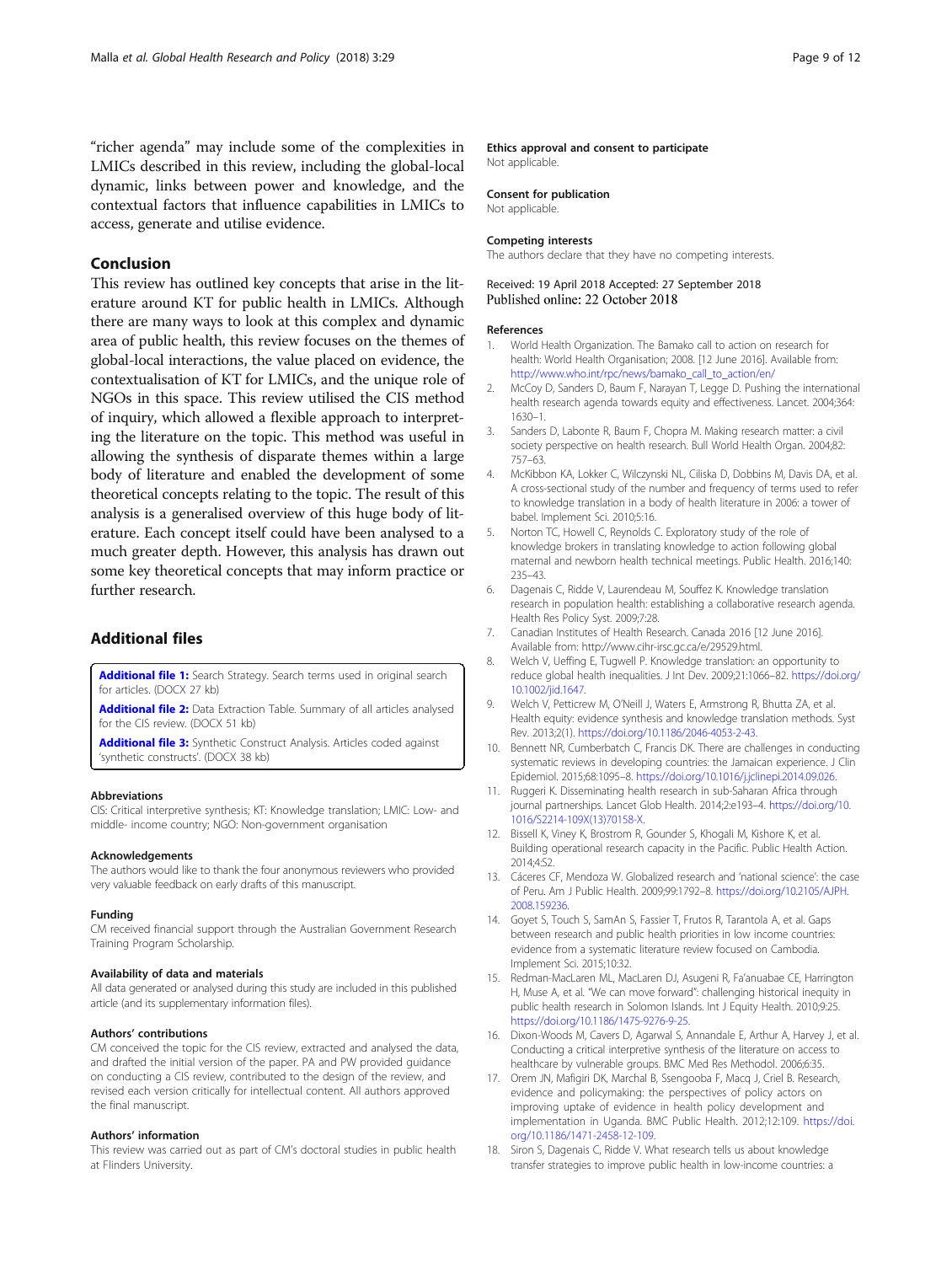<span id="page-9-0"></span>scoping review. Int J Public Health. 2015;60:849–63. [https://doi.org/10.1007/](https://doi.org/10.1007/s00038-015-0716-5) [s00038-015-0716-5.](https://doi.org/10.1007/s00038-015-0716-5)

- 19. Hanney SR, Gonzalez-Block MA, Buxton MJ, Kogan M. The utilisation of health research in policy-making: concepts, examples and methods of assessment. Health Res Policy Syst. 2003;1:2.
- 20. Moat KA, Lavis JN, Abelson J. How contexts and issues influence the use of policy-relevant research syntheses: a critical interpretive synthesis. Milbank Q. 2013;91:604–48.
- 21. Fane J, MacDougall C, Redmond G, Jovanovic J, Ward P, Young Children's health and wellbeing across the transition to school: a critical interpretive synthesis. Child Aust. 2016;41:126–40.
- 22. Moher D, Liberati A, Tetzlaff J, Altman DG, The PG, Preferred reporting items for systematic reviews and meta-analyses: the PRISMA statement. PLoS Med. 2009;6:e1000097. [https://doi.org/10.1371/journal.pmed.1000097.](https://doi.org/10.1371/journal.pmed.1000097)
- 23. Attree P. Growing up in disadvantage: a systematic review of the qualitative evidence. Child Care Health Dev. 2004;30:679–89.
- 24. Adrien A, Thompson LH, Archibald CP, Sandstrom PA, Munro M, Emmanuel F, et al. Translating knowledge from Pakistan's second generation surveillance system to other global contexts. Sex Transm Infect. 2013;89(2): ii53–7. <https://doi.org/10.1136/sextrans-2012-050774>.
- 25. Banerji D. The World Health Organization and public health research and practice in tuberculosis in India. Int J Health Serv. 2012;42:341–57.
- 26. Cordero C, Delino R, Jeyaseelan L, Lansang MA, Lozano JM, Kumar S, et al. Funding agencies in low- and middle-income countries: support for knowledge translation. Bull World Health Organ. 2008;86:524–34. [https://doi.](https://doi.org/10.2471/BLT.07.040386) [org/10.2471/BLT.07.040386.](https://doi.org/10.2471/BLT.07.040386)
- 27. Frenk J, Chen L. Overcoming gaps to advance global health equity: a symposium on new directions for research. Health Res Policy Syst. 2011;9:11. [https://doi.org/10.1186/1478-4505-9-11.](https://doi.org/10.1186/1478-4505-9-11)
- 28. Burchett HE, Mayhew SH, Lavis JN, Dobrow MJ. The usefulness of different types of health research: perspectives from a low-income country. Evidence Policy. 2015;11:19–33. [https://doi.org/10.1332/174426514x13990430410723.](https://doi.org/10.1332/174426514x13990430410723)
- 29. Hunter DJ, Fineberg HV. Convergence to common purpose in global health. N Engl J Med. 2014;370:1753–5. [https://doi.org/10.1056/NEJMe1404077.](https://doi.org/10.1056/NEJMe1404077)
- 30. Jönsson K, Tomson G, Jönsson C, Kounnavong S, Wahlström R. Health systems research in Lao PDR: capacity development for getting research into policy and practice. Health Res Policy Syst. 2007;5:11.
- 31. Keusch GT, Kilama WL, Moon S, Szlezak NA, Michaud CM. The global health system: linking knowledge with action—learning from malaria. PLoS Med. 2010;7:e1000179. [https://doi.org/10.1371/journal.pmed.1000179.](https://doi.org/10.1371/journal.pmed.1000179)
- 32. Decoster K, Appelmans A, Hill P. A health systems research mapping exercise in 26 low-and middle-income countries: narratives from health systems researchers, policy brokers and policy-makers. Geneva: World Health Organization, The Alliance for Health Policy and Systems Research; 2012. [http://www.who.int/alliance-hpsr/alliancehpsr\\_](http://www.who.int/alliance-hpsr/alliancehpsr_backgroundpapermappingexercise.pdf) [backgroundpapermappingexercise.pdf](http://www.who.int/alliance-hpsr/alliancehpsr_backgroundpapermappingexercise.pdf).
- 33. Tomson G, Paphassarang C, Jönsson K, Houamboun K, Akkhavong K, Wahlström R. Decision-makers and the usefulness of research evidence in policy implementation—a case study from Lao PDR. Soc Sci Med. 2005;61: 1291–9.
- 34. Rodríguez DC, Shearer J, Mariano ARE, Juma PA, Dalglish SL, Bennett S. Evidence-informed policymaking in practice: country-level examples of use of evidence for iCCM policy. Health Policy Plan. 2015;30:ii36–45.
- 35. Cash-Gibson L, Guerra G, Salgado-de-Snyder VN. SDH-NET: a south–northsouth collaboration to build sustainable research capacities on social determinants of health in low-and middle-income countries. Health Res Policy Syst. 2015;13:45.
- 36. de-Graft Aikins AD, Arhinful DK, Pitchforth E, Ogedegbe G, Allotey P, Agyemang C. Establishing and sustaining research partnerships in Africa: a case study of the UK-Africa academic partnership on chronic disease. Glob Health. 2012;8:29. <https://doi.org/10.1186/1744-8603-8-29>.
- 37. Orem JN, Mafigiri DK, Nabudere H, Criel B. Improving knowledge translation in Uganda: more needs to be done. Pan Afr Med J. 2014;17(1):14. [https://](https://doi.org/10.11694/pamj.supp.2014.17.1.3482) [doi.org/10.11694/pamj.supp.2014.17.1.3482](https://doi.org/10.11694/pamj.supp.2014.17.1.3482).
- 38. Young J. Research, policy and practice: why developing countries are different. J Int Dev. 2005;17:727–34.
- 39. Burchett HE, Mounier-Jack S, Griffiths UK, Biellik R, Ongolo-Zogo P, Chavez E, et al. New vaccine adoption: qualitative study of national decision-making processes in seven low- and middle-income countries. Health Policy Plan. 2012;27(2):ii5–16. [https://doi.org/10.1093/heapol/czs035.](https://doi.org/10.1093/heapol/czs035)
- 40. Reddy KS, Sahay S. Voices of decision makers on evidence-based policy: a case of evolving TB/HIV co-infection policy in India. AIDS Care 2016;28:397– 400 4p. doi: [https://doi.org/10.1080/09540121.2015.1096889.](https://doi.org/10.1080/09540121.2015.1096889)
- 41. Hennink M, Stephenson R. Using research to inform health policy: barriers and strategies in developing countries. J Health Commun. 2005;10: 163–80.
- 42. Ensor T, Clapham S, Prasai DP. What drives health policy formulation: insights from the Nepal maternity incentive scheme? Health Policy. 2009;90: 247–53. [https://doi.org/10.1016/j.healthpol.2008.06.009.](https://doi.org/10.1016/j.healthpol.2008.06.009)
- 43. Onwujekwe O, Uguru N, Russo G, Etiaba E, Mbachu C, Mirzoev T, et al. Role and use of evidence in policymaking: an analysis of case studies from the health sector in Nigeria. Health Res Policy Syst. 2015;13:46. [https://doi.org/](https://doi.org/10.1186/s12961-015-0049-0) [10.1186/s12961-015-0049-0](https://doi.org/10.1186/s12961-015-0049-0).
- 44. Albert MA, Fretheim A, Maïga D. Factors influencing the utilization of research findings by health policy-makers in a developing country: the selection of Mali's essential medicines. Health Res Policy Syst. 2007;5:2.
- 45. Corluka A, Hyder AA, Segura E, Winch P, McLean RK. Survey of argentine health researchers on the use of evidence in policymaking. PLoS One. 2015; 10:e0125711. <https://doi.org/10.1371/journal.pone.0125711>.
- 46. Orem JN, Ssengooba F, Macq J, Criel B. Malaria treatment policy change in Uganda: what role did evidence play? Malar J. 2014;13:345. [https://doi.org/](https://doi.org/10.1186/1475-2875-13-345) [10.1186/1475-2875-13-345](https://doi.org/10.1186/1475-2875-13-345).
- 47. Mijumbi RM, Oxman AD, Panisset U, Sewankambo NK. Feasibility of a rapid response mechanism to meet policymakers' urgent needs for research evidence about health systems in a low income country: a case study. Implement Sci. 2014;9. [https://doi.org/10.1186/s13012-014-0114-z.](https://doi.org/10.1186/s13012-014-0114-z)
- 48. Dagenais C, Somé TD, Boileau-Falardeau M, McSween-Cadieux E, Ridde V. Collaborative development and implementation of a knowledge brokering program to promote research use in Burkina Faso, West Africa. Glob Health Action. 2015;8. <https://doi.org/10.3402/gha.v8.26004>.
- 49. Waqa G, Mavoa H, Snowdon W, Moodie M, Schultz J, McCabe M, et al. Knowledge brokering between researchers and policymakers in Fiji to develop policies to reduce obesity: a process evaluation. Implement Sci. 2013;8:74. <https://doi.org/10.1186/1748-5908-8-74>.
- 50. Brambila C, Ottolenghi E, Marin C, Bertrand JT. Getting results used: evidence from reproductive health programmatic research in Guatemala. Health Policy Plan. 2007;22:234–45.
- 51. Fabic MS, Choi Y, Bird S. A systematic review of demographic and health surveys: data availability and utilization for research. Bull World Health Organ. 2012;90:604–12. [https://doi.org/10.2471/blt.11.095513.](https://doi.org/10.2471/blt.11.095513)
- 52. Zachariah R, Ford N, Maher D, Bissell K, Van den Bergh R, van den Boogaard W, et al. Is operational research delivering the goods? The journey to success in low-income countries. Lancet Infect Dis. 2012;12:415–21. [https://](https://doi.org/10.1016/s1473-3099(11)20309-7) [doi.org/10.1016/s1473-3099\(11\)20309-7](https://doi.org/10.1016/s1473-3099(11)20309-7).
- 53. Hawkes N, Aulakh BK, Jadeja N, Jimenez M, Buse K, Anwar I, et al. Strengthening capacity to apply health research evidence in policy making: experience from four countries. Health Policy Plan. 2015;31:161–70.
- 54. Hyder AA, Corluka A, Winch PJ, El-Shinnawy A, Ghassany H, Malekafzali H, et al. National policy-makers speak out: are researchers giving them what they need? Health Policy Plan. 2010;26:73–82.
- 55. Storeng KT, Behague DP. "Playing the numbers game": evidencebased advocacy and the technocratic narrowing of the safe motherhood initiative. Med Anthropol Q. 2014;28:260–79. [https://doi.](https://doi.org/10.1111/maq.12072) [org/10.1111/maq.12072](https://doi.org/10.1111/maq.12072).
- 56. Mori AT, Kaale EA, Ngalesoni F, Norheim OF, Robberstad B. The role of evidence in the decision-making process of selecting essential medicines in developing countries: the case of Tanzania. PLoS One. 2014;9:e84824. [https://doi.org/10.1371/journal.pone.0084824.](https://doi.org/10.1371/journal.pone.0084824)
- 57. Bosi MLM, Gastaldo D. Building bridges between research, policy and practice in public health. Rev Saude Publica. 2011;45:1197–200 <Go to ISI>://WOS:000297802600022.
- 58. Harris M, Macinko J, Jimenez G, Mahfoud M, Anderson C. Does a research article's country of origin affect perception of its quality and relevance? A national trial of US public health researchers. BMJ Open. 2015;5. [https://doi.](https://doi.org/10.1136/bmjopen-2015-008993) [org/10.1136/bmjopen-2015-008993](https://doi.org/10.1136/bmjopen-2015-008993).
- 59. Winnik S, Speer T, Raptis DA, Walker JH, Hasun M, Clavien PA, et al. The wealth of nations and the dissemination of cardiovascular research. Int J Cardiol. 2013;169:190–5. [https://doi.org/10.1016/j.ijcard.](https://doi.org/10.1016/j.ijcard.2013.08.101) [2013.08.101.](https://doi.org/10.1016/j.ijcard.2013.08.101)
- 60. Uthman OA, Wiysonge CS, Ota MO, Nicol M, Hussey GD, Ndumbe PM, et al. Increasing the value of health research in the WHO African region beyond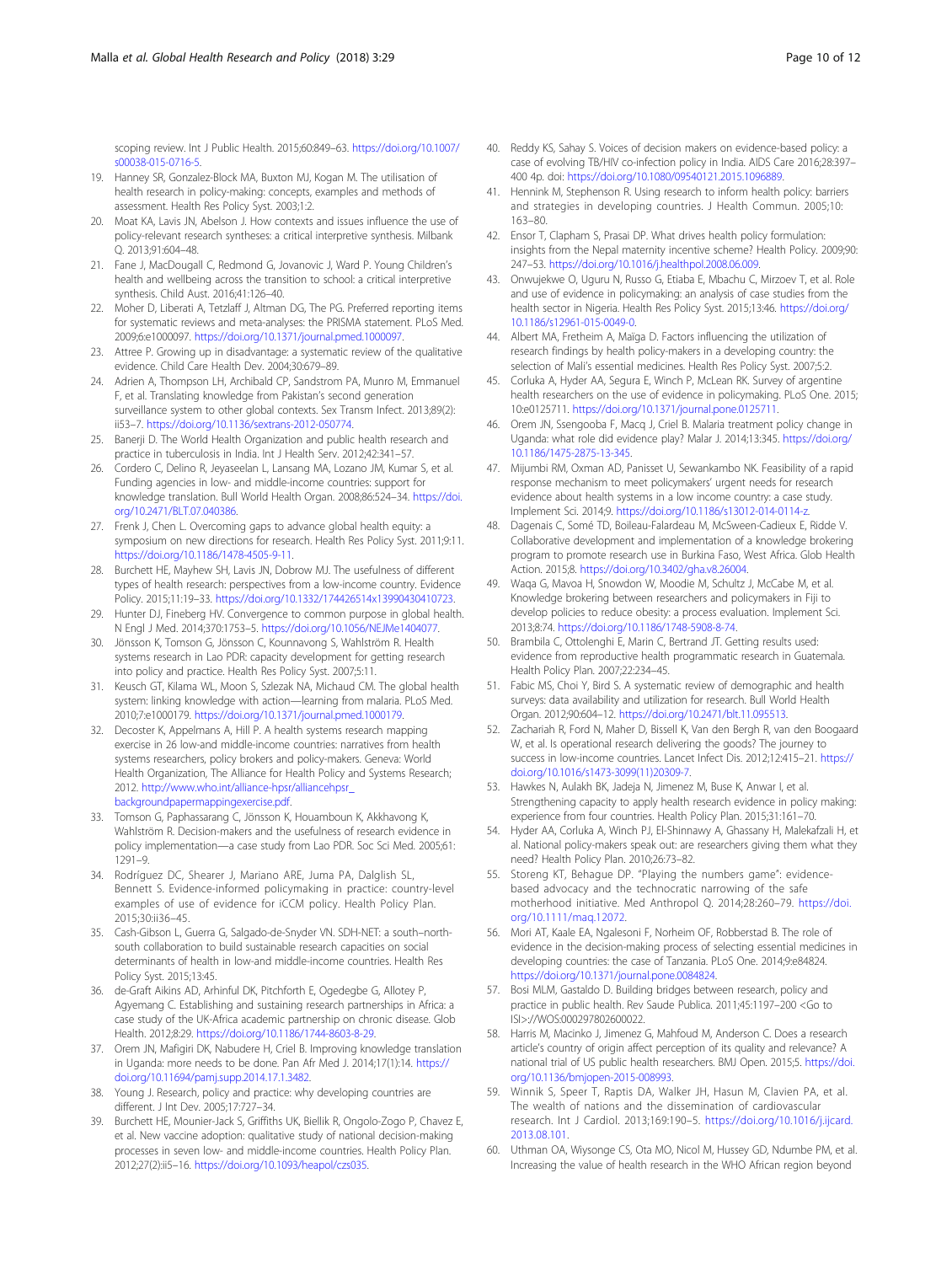<span id="page-10-0"></span>2015--reflecting on the past, celebrating the present and building the future: a bibliometric analysis. BMJ Open. 2015;5:e006340. [https://doi.org/10.](https://doi.org/10.1136/bmjopen-2014-006340) [1136/bmjopen-2014-006340](https://doi.org/10.1136/bmjopen-2014-006340).

- 61. Miranda JJ, Zaman MJ. Exporting 'failure': why research from rich countries may not benefit the developing world. Rev Saude Publica. 2010;44:185–9.
- 62. Valinejadi A, Sadoughi F, Salehi M. Diabetes knowledge translation status in developing countries: a mixed method study among diabetes researchers in case of Iran. Int J Prev Med. 2016;7:33. [https://doi.org/10.](https://doi.org/10.4103/2008-7802.175992) [4103/2008-7802.175992.](https://doi.org/10.4103/2008-7802.175992)
- 63. Ssengooba F, Atuyambe L, Kiwanuka SN, Puvanachandra P, Glass N, Hyder AA. Research translation to inform national health policies: learning from multiple perspectives in Uganda. BMC Int Health Hum Rights. 2011;11:1.
- 64. Hate K, Meherally S, More NS, Jayaraman A, Bull S, Parker M, et al. Sweat, skepticism, and uncharted territory: a qualitative study of opinions on data sharing among public health researchers and research participants in Mumbai, India. J Empir Res Hum Res Ethics. 2015;10:239–50. [https://doi.org/](https://doi.org/10.1177/1556264615592383) [10.1177/1556264615592383](https://doi.org/10.1177/1556264615592383).
- 65. Jao I, Kombe F, Mwalukore S, Bull S, Parker M, Kamuya D, et al. Research stakeholders' views on benefits and challenges for public Health Research data sharing in Kenya: the importance of trust and social relations. PLoS One. 2015;10. [https://doi.org/10.1371/journal.pone.0135545.](https://doi.org/10.1371/journal.pone.0135545)
- 66. Borde E, Akerman M, Pellegrini Filho A. Mapping of capacities for research on health and its social determinants in Brazil. Cad Saude Publica. 2014;30: 2081–91.
- 67. Kendall T, Langer A. Critical maternal health knowledge gaps in low- and middle-income countries for the post-2015 era. Reprod Health. 2015;12:55. <https://doi.org/10.1186/s12978-015-0044-5>.
- 68. English KM, Pourbohloul B. Increasing health policy and systems research capacity in low-and middle-income countries: results from a bibliometric analysis. Health Res Policy Syst. 2017;15:64.
- 69. El-Jardali F, Makhoul J, Jamal D, Ranson MK, Kronfol NM, Tchaghchagian V. Eliciting policymakers' and stakeholders' opinions to help shape health system research priorities in the Middle East and North Africa region. Health Policy Plan. 2010;25:15–27. <https://doi.org/10.1093/heapol/czp059>.
- 70. D'Souza C, Sadana R. Why do case studies on national health research systems matter?: identifying common challenges in low- and middleincome countries. Soc Sci Med. 2006;62:2072–8.
- 71. Zachariah R, Guillerm N, Berger S, Kumar AM, Satyanarayana S, Bissell K, et al. Research to policy and practice change: is capacity building in operational research delivering the goods? Tropical Med Int Health. 2014;19: 1068–75. [https://doi.org/10.1111/tmi.12343.](https://doi.org/10.1111/tmi.12343)
- 72. Quaglio GL, Ramsay A, Harries AD, Karapiperis T, Putoto G, Dye C, et al. Calling on Europe to support operational research in low-income and middle-income countries. Lancet Glob Health. 2014;2:e308–e10.
- 73. Cockcroft A, Masisi M, Thabane L, Andersson N. Building capacities of elected national representatives to interpret and to use evidence for healthrelated policy decisions: a case study from Botswana. J Public Health Policy. 2014;35:475–88. [https://doi.org/10.1057/jphp.2014.30.](https://doi.org/10.1057/jphp.2014.30)
- 74. Chen YL, Yang KH. Avoidable waste in the production and reporting of evidence. Lancet. 2009;374:786. [https://doi.org/10.1016/S0140-6736\(09\)61591-9](https://doi.org/10.1016/S0140-6736(09)61591-9).
- 75. Tharyan P. Don't just do it, do it right: evidence for better health in low and middle income countries. Ceylon Med J. 2010;55:1–4.
- 76. Anyaoku EN, Anunobi CV. Measuring HINARI use in Nigeria through a citation analysis of Nigerian journal of clinical practice. Health Inf Libr J. 2014;31:148–55. <https://doi.org/10.1111/hir.12056>.
- 77. World Health Organisation. Hinari Research for Health 2018 [July 2018]. Available from: <http://www.who.int/hinari/en/>.
- 78. Hawkes N. Elsevier improves access to its products in 100 developing countries. BMJ. 2012;345:e6283. <https://doi.org/10.1136/bmj.e6283>.
- 79. Glover SW, Dema R, Yangzon P, Sonam K, Gleghorn C. A review of health and access to health information in Bhutan. Health Inf Libr J. 2006;23:290–3.
- 80. Yousefi-Nooraie R, Rashidian A, Nedjat S, Majdzadeh R, Mortaz-Hedjri S, Etemadi A, et al. Promoting development and use of systematic reviews in a developing country. J Eval Clin Pract. 2009;15:1029–34. [https://doi.org/10.](https://doi.org/10.1111/j.1365-2753.2009.01184.x) [1111/j.1365-2753.2009.01184.x](https://doi.org/10.1111/j.1365-2753.2009.01184.x).
- 81. Mbonye AK, Magnussen P. Translating health research evidence into policy and practice in Uganda. Malar J. 2013;12:274. [https://doi.org/10.1186/1475-](https://doi.org/10.1186/1475-2875-12-274) [2875-12-274.](https://doi.org/10.1186/1475-2875-12-274)
- 82. Armstrong R, Waters E, Moore L, Dobbins M, Pettman T, Burns C, et al. Understanding evidence: a statewide survey to explore evidence-informed

public health decision-making in a local government setting. Implement Sci. 2014;9(1):188.

- 83. Walugembe DR, Kiwanuka SN, Matovu JK, Rutebemberwa E, Reichenbach L. Utilization of research findings for health policy making and practice: evidence from three case studies in Bangladesh. Health Res Policy Syst. 2015;13:26. [https://doi.org/10.1186/s12961-015-0015-x.](https://doi.org/10.1186/s12961-015-0015-x)
- 84. Tabak RG, Khoong EC, Chambers DA, Brownson RC. Bridging research and practice: models for dissemination and implementation research. Am J Prev Med. 2012;43:337–50.
- 85. Moat KA, Lavis JN, Clancy SJ, El-Jardali F, Pantoja T. Evidence briefs and deliberative dialogues: perceptions and intentions to act on what was learnt. Bull World Health Organ. 2014;92:20–8. [https://doi.org/10.2471/blt.](https://doi.org/10.2471/blt.12.116806) [12.116806](https://doi.org/10.2471/blt.12.116806).
- 86. Rosenbaum SE, Glenton C, Wiysonge CS, Abalos E, Mignini L, Young T, et al. Evidence summaries tailored to health policy-makers in low-and middleincome countries. Bull World Health Organ. 2011;89:54–61.
- 87. Kasonde JM, Campbell S. Creating a knowledge translation platform: nine lessons from the Zambia forum for Health Research. Health Res Policy Syst. 2012;10:31. <https://doi.org/10.1186/1478-4505-10-31>.
- 88. El-Jardali F, Lavis J, Moat K, Pantoja T, Ataya N. Capturing lessons learned from evidence-to-policy initiatives through structured reflection. Health Res Policy Syst. 2014;12:2. <https://doi.org/10.1186/1478-4505-12-2>.
- 89. Yazdizadeh B, Majdzadeh R, Alami A, Amrolalaei S. How can we establish more successful knowledge networks in developing countries? Lessons learnt from knowledge networks in Iran. Health Res Policy Syst. 2014;12:63. <https://doi.org/10.1186/1478-4505-12-63>.
- 90. Lavis JN, Guindon GE, Cameron D, Boupha B, Dejman M, Osei EJ, et al. Bridging the gaps between research, policy and practice in low- and middle-income countries: a survey of researchers. CMAJ. 2010;182:E350–61. <https://doi.org/10.1503/cmaj.081164>.
- 91. Yehia F, El Jardali F. Applying knowledge translation tools to inform policy: the case of mental health in Lebanon. Health Res Policy Syst. 2015;13:29. <https://doi.org/10.1186/s12961-015-0018-7>.
- 92. Sullivan TM, Limaye RJ, Mitchell V, D'Adamo M, Baquet Z. Leveraging the power of knowledge management to transform Global Health and development. Global Health Sci Pract. 2015;3:150–62. [https://doi.org/10.](https://doi.org/10.9745/GHSP-D-14-00228) [9745/GHSP-D-14-00228](https://doi.org/10.9745/GHSP-D-14-00228).
- 93. Hamel N, Schrecker T. Unpacking capacity to utilize research: a tale of the Burkina Faso public health association. Soc Sci Med. 2011;72:31–8. [https://](https://doi.org/10.1016/j.socscimed.2010.09.051) [doi.org/10.1016/j.socscimed.2010.09.051](https://doi.org/10.1016/j.socscimed.2010.09.051).
- 94. Gadsby EW. Research capacity strengthening: donor approaches to improving and assessing its impact in low-and middle-income countries. Int J Health Plann Manag. 2011;26:89–106.
- 95. Orem JN, Marchal B, Mafigiri DK, Ssengooba F, Macq J, Da Silveira VC, et al. Perspectives on the role of stakeholders in knowledge translation in health policy development in Uganda. BMC Health Serv Res. 2013; 13(1):324.
- 96. Shearer JC, Dion M, Lavis JN. Exchanging and using research evidence in health policy networks: a statistical network analysis. Implement Sci. 2014;9: 126. [https://doi.org/10.1186/s13012-014-0126-8.](https://doi.org/10.1186/s13012-014-0126-8)
- 97. Lapaige V. "Integrated knowledge translation" for globally oriented public health practitioners and scientists: framing together a sustainable transfrontier knowledge translation vision. J Multidiscip Healthc. 2010; 3:33–47.
- 98. Dagenais C, Queuille L, Ridde V. Evaluation of a knowledge transfer strategy from a user fee exemption program for vulnerable populations in Burkina Faso. Glob Health Promot. 2013;20:70–9. [https://doi.org/10.1177/](https://doi.org/10.1177/1757975912462416) [1757975912462416](https://doi.org/10.1177/1757975912462416).
- 99. Sumner A, Crichton J, Theobald S, Zulu E, Parkhurst J. What shapes research impact on policy? Understanding research uptake in sexual and reproductive health policy processes in resource poor contexts. Health Res Policy Syst. 2011;9:S3. [https://doi.org/10.1186/1478-4505-9-s1-s3.](https://doi.org/10.1186/1478-4505-9-s1-s3)
- 100. Johnson NA, Lavis JN. Procedures manual for the" evaluating knowledgetranslation platforms in low-and middle-income countries" study. 2009.
- 101. Drake JK, Hutchings JE, Elias CJ. Making evidence work for communities: the role of nongovernmental organizations in translating science to programs. J Women's Health (Larchmt). 2010;19:2119–24. [https://doi.](https://doi.org/10.1089/jwh.2010.2050) [org/10.1089/jwh.2010.2050.](https://doi.org/10.1089/jwh.2010.2050)
- 102. Olivier C, Hunt MR, Ridde V. NGO–researcher partnerships in global health research: benefits, challenges, and approaches that promote success. Dev Pract. 2016;26:444–55.